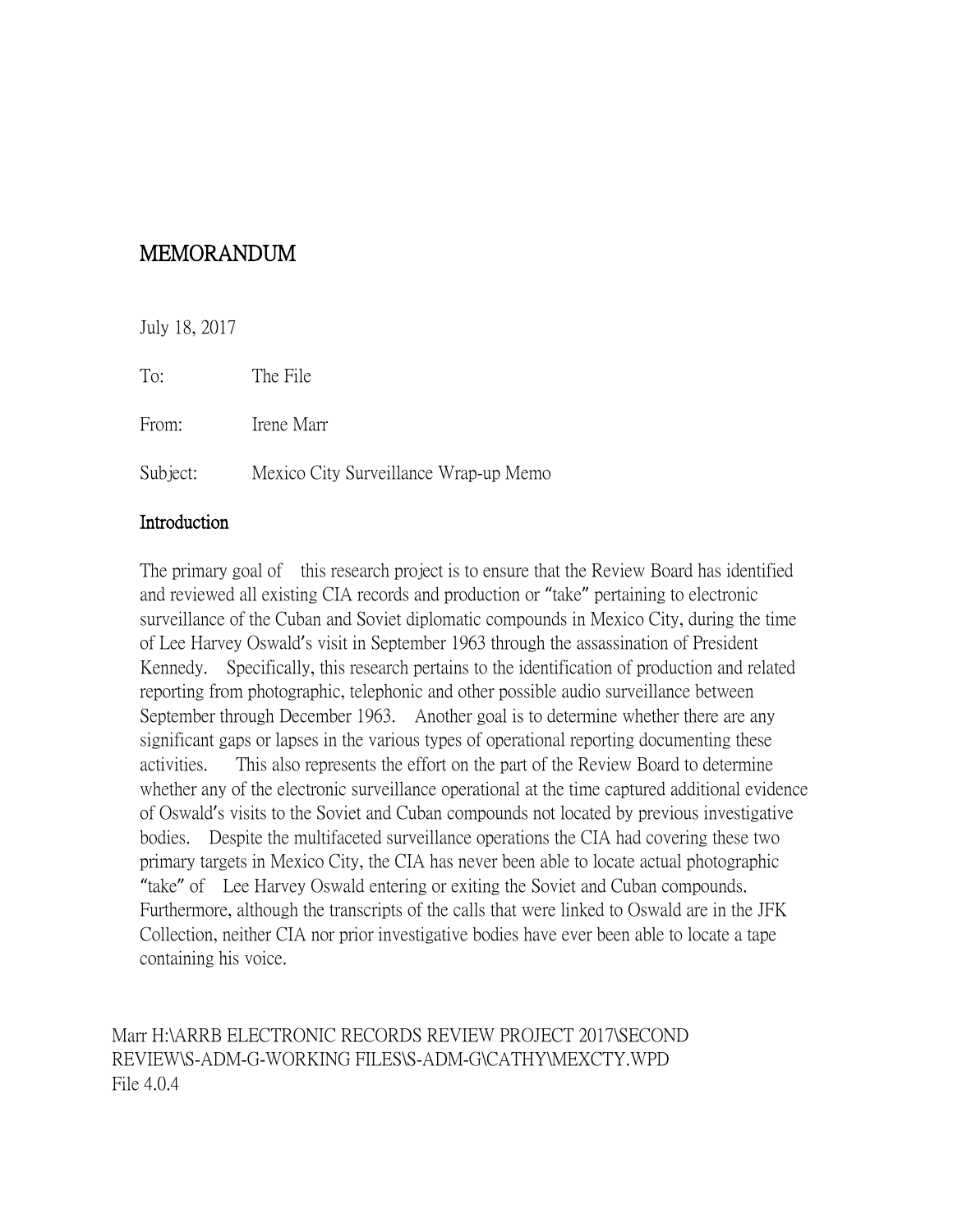To complete this task, the Review Board staff reviewed all the project files in the CIA's JFK microfilm collection, and analyzed the documents on all known telephone and photographic surveillance operations that the HSCA had reviewed and which subsequently became part of the sequestered collection. In most cases, the microfilm copies duplicated records already processed in the sequestered collection. These project files originally had been requested by the HSCA investigators and contained documents spanning a timeframe that extends beyond the window of the assassination. During their initial review of this collection, CIA reviewers designated much of this material as NBR (not believed to be relevant.) After the Review Board staff reviewed this material, it identified additional records as assassination-related. One result of this effort was that the Review Board declared all photographic coverage for 1963, including that before Oswald's arrival in Mexico City, as assassination records. With the cooperation of the CIA those records are now being made available to the public.

For the purpose of this exercise, the Review Board is interested only in those records which could document CIA activities around the time of the assassination or those which could enhance the historical understanding of the events leading up to and following the assassination. Because the release of the Warren Commission had a bearing on certain surveillance operations in Mexico City, the Review Board sought to ensure that all records reflecting any changes in or suspension of surveillance activity are also included in the JFK Collection. In addition, any newly identified operations or surveillance activity covering the subject and timeframe of interest were also explored. Within both the sequestered and microfilm collection, there were files on the following operations:

LIEMPTY LIMITED LILYRIC LICALLA LIFEAT LIENVOY LIONION LIERODE

The Review Board identified four major categories of operational reporting in the project files: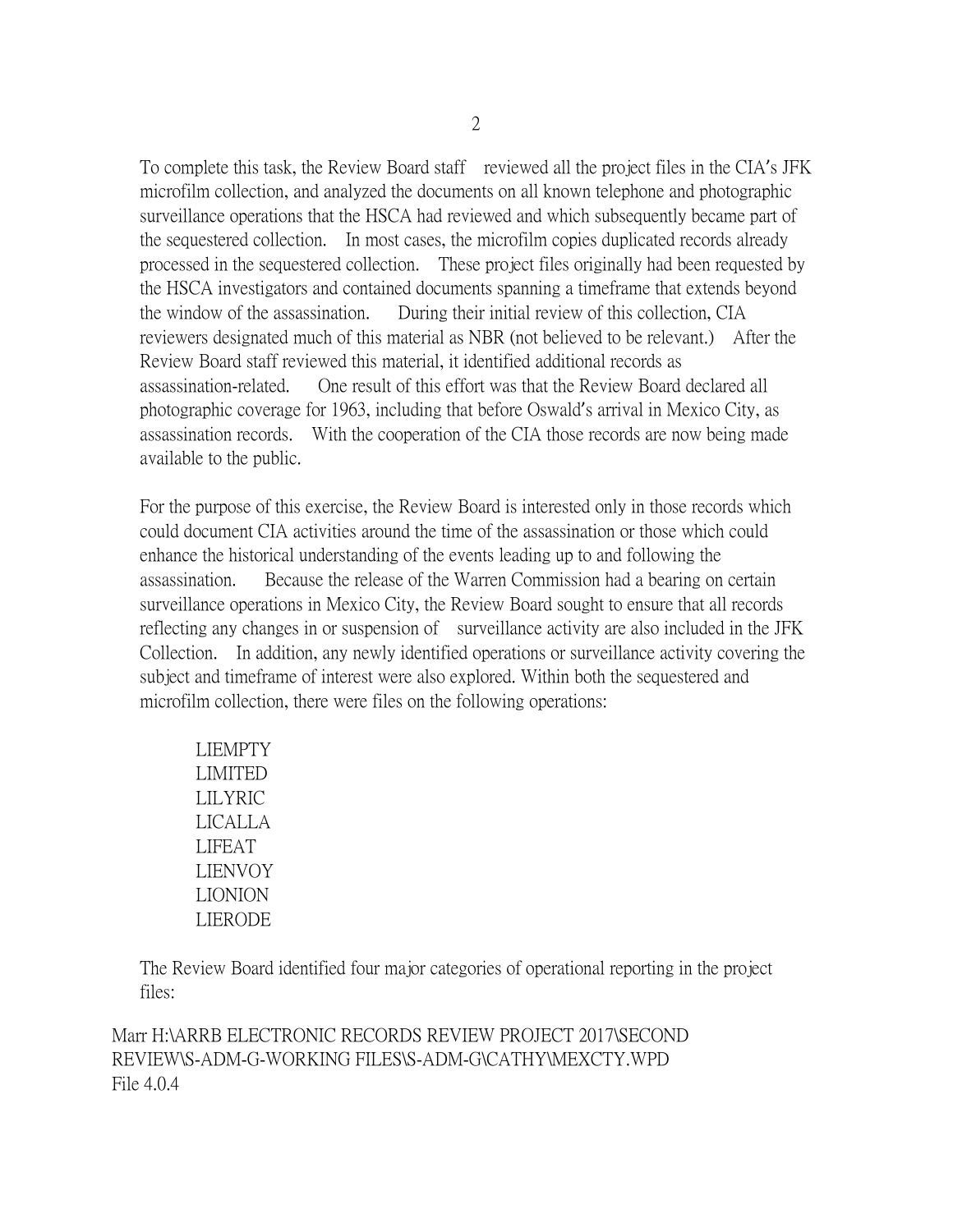- 1. Progress Reports: monthly operational or quarterly operational reports
- 2. Project renewal reports: project renewal requests, approvals, project briefings and related documents submitted with a project renewal request
- 3. Logs: telephone, photographic, ""resuma""
- 4. Photographic **"**take**"**: copies of photographs, negatives or contact sheets

Additional documents in these files included reports or cables discussing administrative matters, property issues, source assignments, financial and bookkeeping, security evaluations, surveys, and announcements of project amendments and terminations.

# Summary of Findings

The Review Board reviewed the projects files of the operations identified below. Where appropriate, a brief overview of the operation is provided to establish the context and explain why the Review Board had an interest in these records.

## I. Photographic Surveillance: Cuban Compound

LIERODE was the name of the overall operation aimed against the Cuban compound pre-1964 and refers to the name of the basehouse.

LIONION was the name of the photographic surveillance aimed against the Cuban diplomatic compound after July 1964. However the file with this name contained records for the 1963 period of interest. LIERODE continued to be the crypt for the name of basehouse. All production on the Cuban target for the months of September, October and November 1963 that was made available and reviewed came from the LIONION manual coverage. At that time, coverage of the embassy was fairly consistent between the hours of 0900 to 1400 on weekdays, with no coverage on weekends. The agent located in the basehouse kept logs corresponding to photographs taken, primarily arrivals and departures of visitors.

It is not entirely clear how many cameras were in place during the time of Oswald's visit. According to the records, from the time the basehouse was established until September 1963, the operation used only one camera, manually operated, covering the main entrance to the Cuban Embassy compound. The Cuban Consulate entrance had been closed from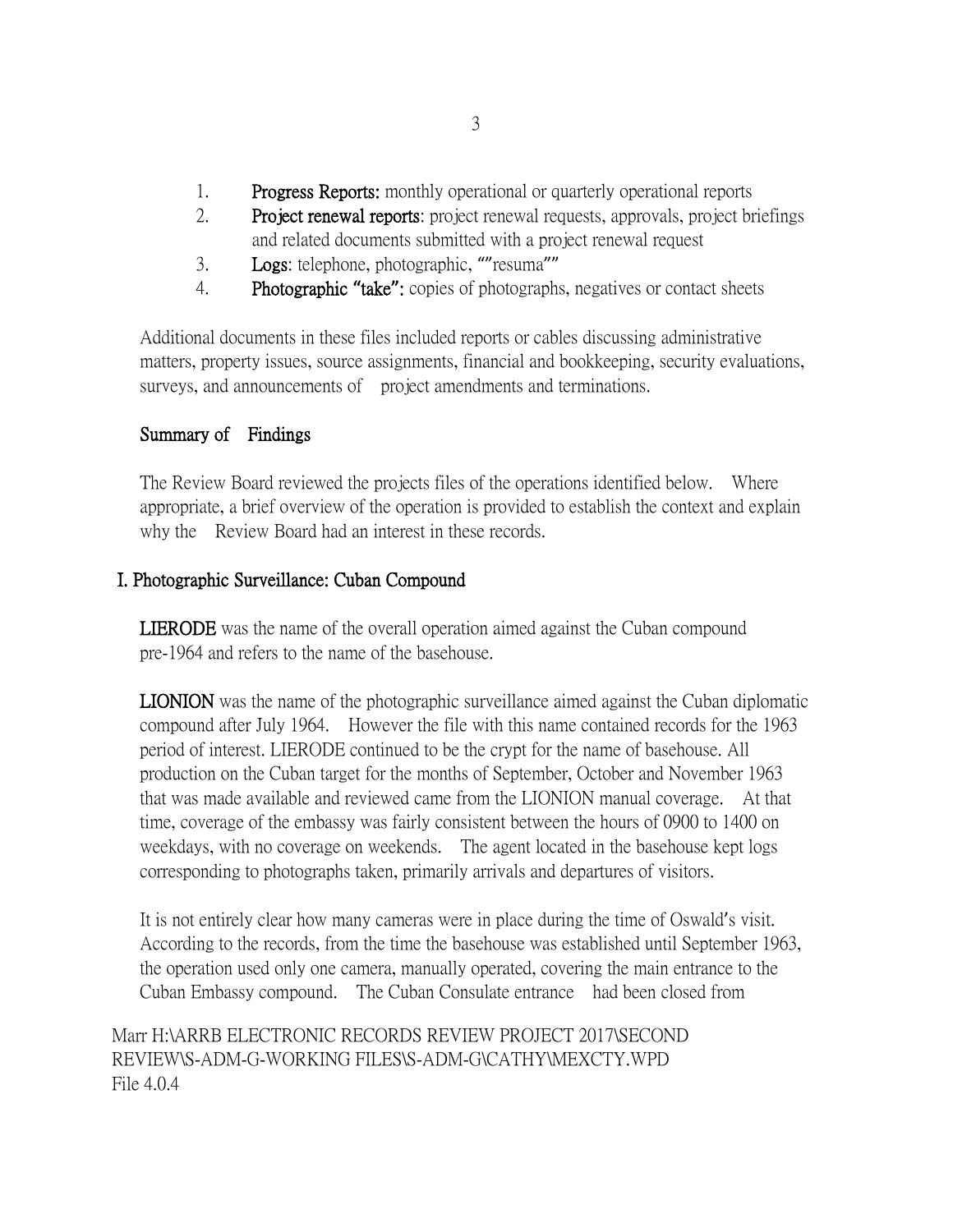November 1962 through August 1963. The CIA has insisted that there was no coverage of the consulate entrance at the time of Oswald's visit, and that the pulse camera was not installed until December 1963. There is, however, evidence that another camera was in place on the dates that Oswald made his visits to the Cuban Consulate as will be explained below.

On September 23, 1963 the Mexico City station decided to initiate coverage of the consulate street entrance. The case officer asked the technician to supply additional photographic coverage, because the base agent, then using a single manual camera, could not cover both the embassy gate and the consulate entrance. During the morning of 27 September, a Robot Star camera equipped with a VLS-2 trigger device and a Kodak K-100 was installed at the LIERODE basehouse. The base agent was instructed to test the Robot Star equipment for four days and the K-100 for another four days and to forward the results to the Technical Services Division (see HMMA - 22307 18 October 1963). On November 7, the Mexico station filed a report on the results of the VLS-Trigger Device. According to this report, the Robot Star camera in place on 27 September broke down *after* four days of operation<sup>[1](#page-3-0)</sup>. If this report was accurate, this indicates that the Robot Star was operational at least on the 27th, the 28th, 29th and 30th of September which would have covered the timeframe of Oswald's visit. Despite the evidence provided by this cable, there is no record of actual photographic take or test results from this camera. The first Robot Star was replaced by another Robot Star which also broke down five days after it was installed and the station requested that a substitute camera be shipped to the Station as soon as possible to replace the Robot Star camera on this project. A 35mm pulse camera, also equipped with the VLS trigger device, ended up replacing the Robot Star and was not installed until 17 December (see HMMA-22726). The CIA's insistence that there was no *pulse* camera covering the Cuban Consulate at the time of Oswald's visit obscures the fact that there was still at least one if not two other cameras with a view of the consulate entrance being tested at the end of September and early October, 1963.

According to the Review Board staff's examination of the photographic logs covering the Cuban activity, there was "take" only from one source, identified as the LIONION operation. There was no indication that more than one camera was used at this base, but

<span id="page-3-0"></span>Marr H:\ARRB ELECTRONIC RECORDS REVIEW PROJECT 2017\SECOND REVIEW\S-ADM-G-WORKING FILES\S-ADM-G\CATHY\MEXCTY.WPD File 4.0.4

 $\overline{a}$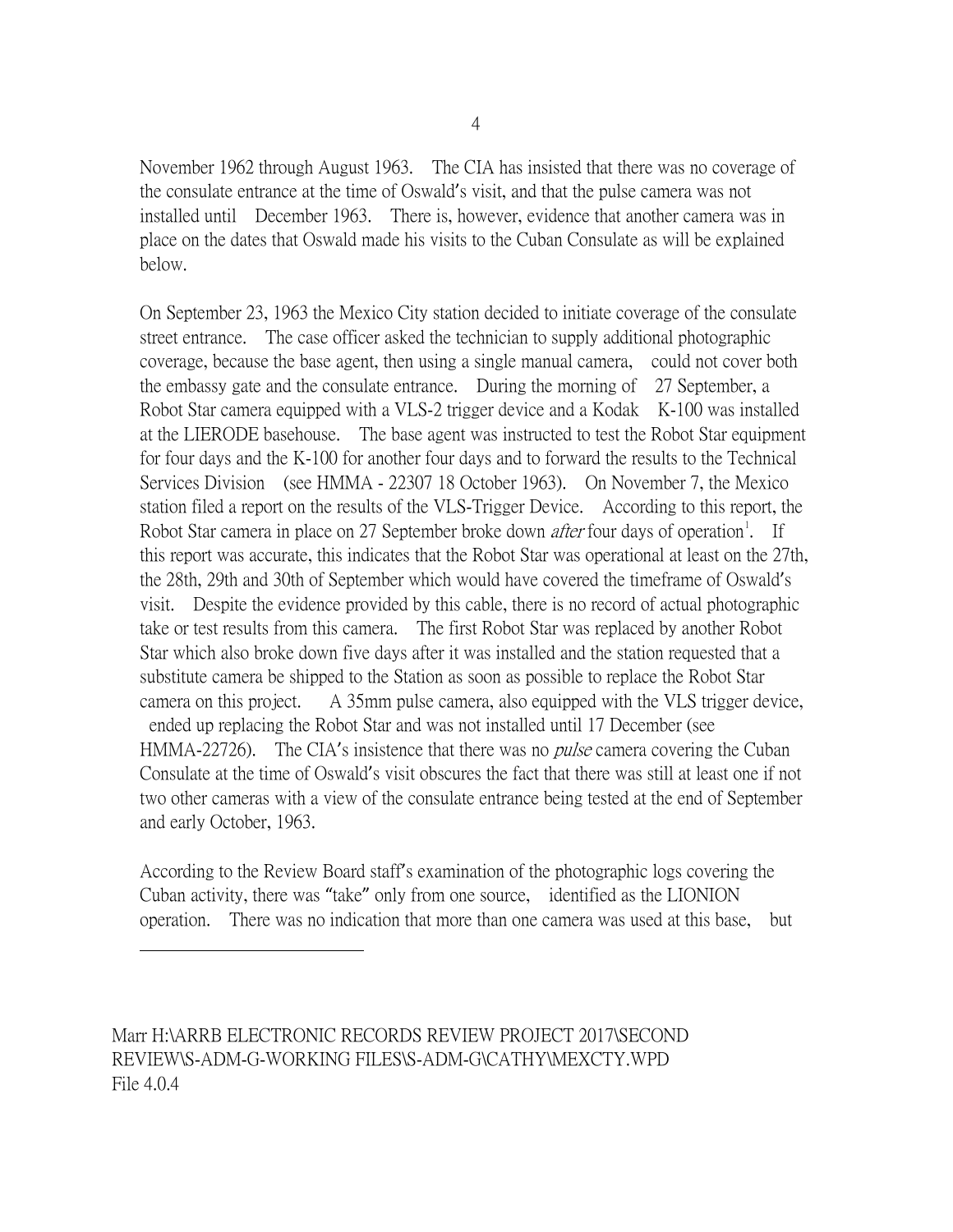the logs did not specify. The first *test* pictures of the VLS-2 trigger device were sent as attachments to HMMA-22433 on 7 November, but the dates on these photographs are unknown as no logs accompanied the negatives. This same cable also revealed another detail about the performance of the cameras that could offer an explanation as to why the camera did not get a shot of Oswald. During the first two week of operation, "the VLS-2 was focused on the shaded area of the [Consulate] entrance instead of the door. It was found that since Mexicans generally wear dark colored clothing and have black hair, they can pass into the office without triggering the VLS-2. When a person leaves by this entrance, the man's shirt or face will trigger the device photographing a front or side view depending on how the subject leaves the entrance. This system does not work when a person enters the building with light clothing." If the device was indeed this sensitive then it would only pick up people wearing dark clothing, but only when they were leaving, not entering, the building.

#### II. Photographic Surveillance - Soviet Diplomatic Compound

**LIEMPTY** which was formerly named LIPSTICK<sup>[2](#page-4-0)</sup>, was the overall photographic operation aimed at the Soviet compound and consisted of three separate basehouses: LIMITED, LILYRIC, and LICALLA. All periodic operational/progress reports and project renewal reports for LIEMPTY also covered the three separate surveillance projects. The project files maintained for the three contained miscellaneous reporting, equipment updates, administrative matters and only in the case of LIMITED, the log sheets and photographic take. The following is a brief description of the differentiation between the three projects.

LIMITED was the operation's primary base and was located directly across the street from the main Soviet Embassy gate. Although this base concentrated its photographic coverage on visitors to the Soviet Embassy as opposed to employees, it did maintain daily logs documenting all arrivals, departures and, where possible, identities of every person visiting or working at the Soviet compound. LIMITED was the source of the photograph of the unidentified "mystery" man which was supplied to Warren Commission. It was also the only basehouse covering the Soviet compound for which take and logs still existed at the time

<span id="page-4-0"></span> <sup>2</sup> <sup>2</sup>No separate files on LIPSTICK were reviewed as it predates the time period of interest and all relevant material was subsumed in the LIEMPTY files.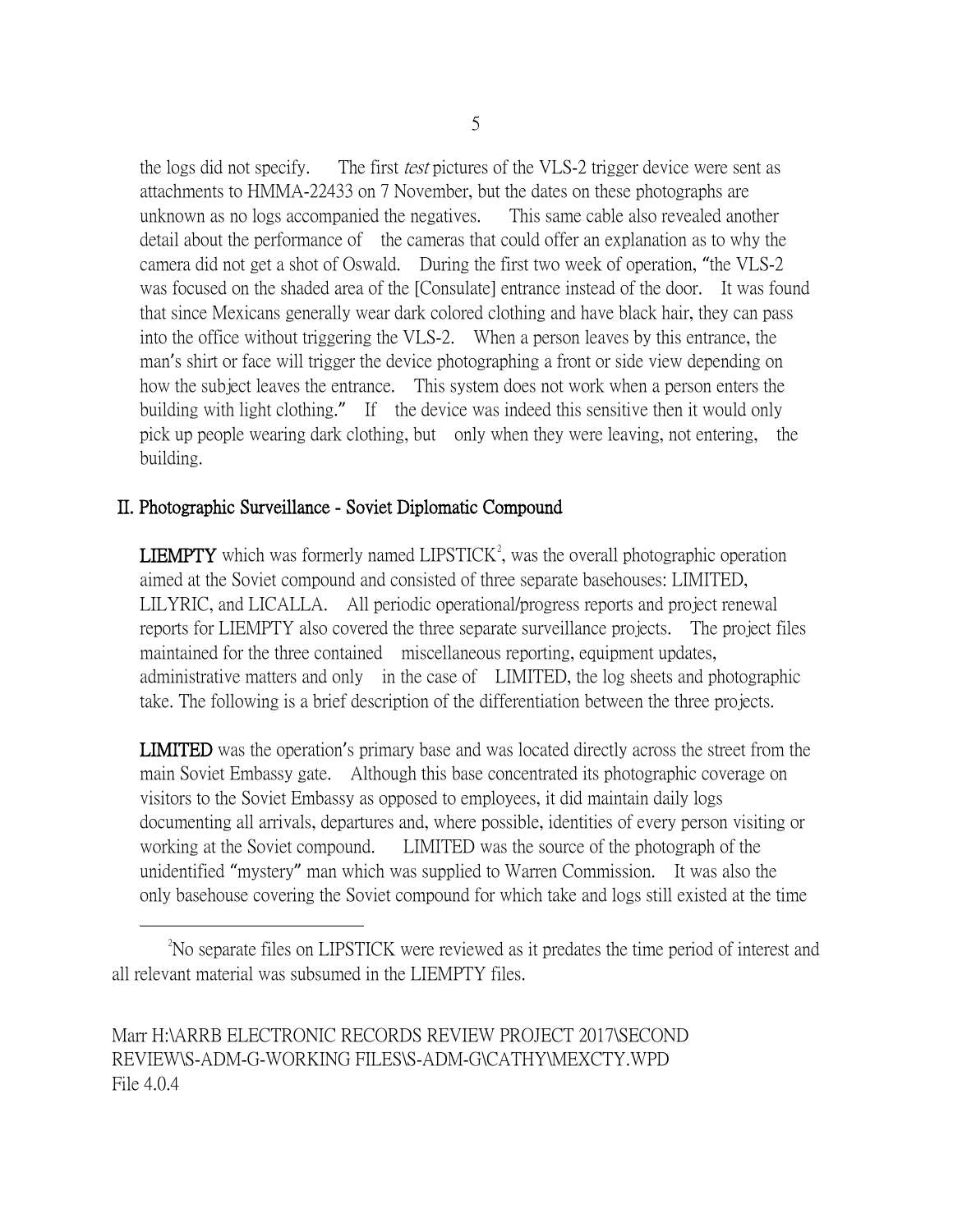the HSCA made its request. Copies of the logs and take from this operation can be found in the collection.

According to the records of photo production, coverage of the Soviet Embassy prior to the assassination was uneven. An examination of the logs for the months of September and October 1963 reveals that there was no coverage by the LIMITED basehouse on the following dates:

September: 7-8, 13,15-16,18, 20-22, 24, 26, 28-30. October: 5-6, 13, 15-16,19-21

While there are gaps in dates, there are no gaps in the log film series, indicating that all take from this basehouse has been accounted for. However, in many cases, the log entries documenting observed activities at the site do not correlate with the recorded hours of operation. This suggests that the target site was not being monitored for the entire duration of the surveillance shift. For example, the log sheet for September 19th recorded coverage for 09:00 to 19:00, but had log entries only for the hours 11:05-16:54. Log film #143 covered the 25th and 27th of September. While the hours of operation were reported as 0900-1900H, the period of activity recorded covered 10:40 to 11:46 on the 25th and 10:18 to 11:46 on the 27th. LIMITED coverage did not resume again until Tuesday, October 1, beginning with log film #144.

The explanation for the lack of correlation between logs and hours of coverage is further confused by an LIEMPTY Progress Report for February, March and April 1964 (HMMA-23343 30 April 1964). This particular report restated the operating procedures, including hours of coverage last reported in dispatch HMMA-14793 from 8 April 1960. The station wanted to give Headquarters an "updated frame of reference in which to view the roles of the various basehouses." The report specifically states that the LILYRIC basehouse generally operates from 0900 to 1400 or 1500 weekdays. LIMITED operates from 1200 to 1800 or until "dark" on weekdays and 0900 to 1400 on Saturdays. Special coverage for Sunday is arranged on an as-needed basis. This schedule is at odds with what had otherwise been the accepted version of the photographic production. If the LIMITED basehouse operated under these later post-1200 hours, it is curious that the logs films for the September 25 and 27 recorded only morning coverage especially when the late morning and early afternoon were considered the peak hours of activity. It is even more peculiar that there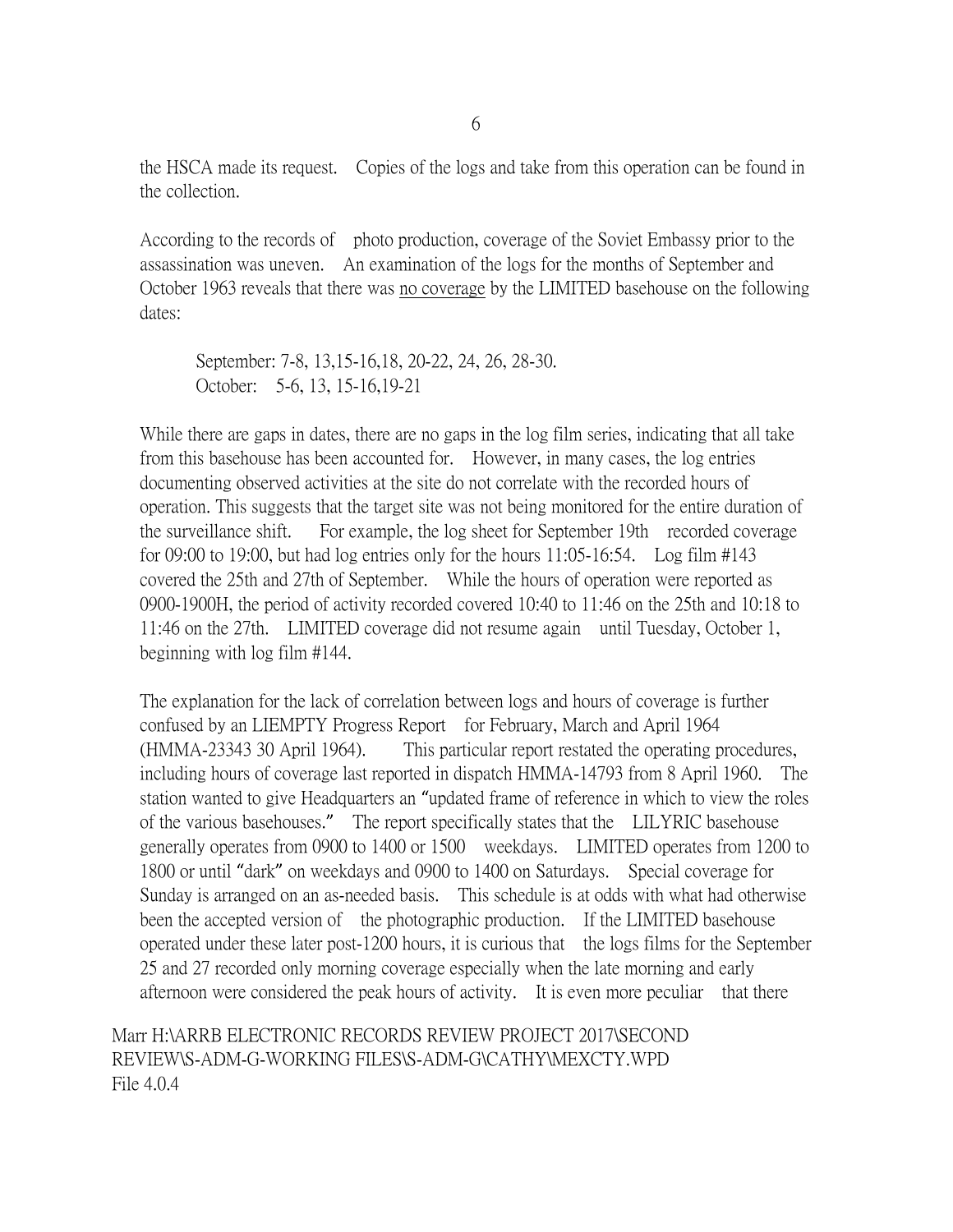was no production available between 1200 and 1400 since those were the hours most likely to have duplicate coverage.

The Project Review for LIEMPTY for the period of 31 December 1960 to 30 November  $1961<sup>3</sup>$  $1961<sup>3</sup>$  $1961<sup>3</sup>$  gave additional insight as to how LIMERICK was used to identify American visitors. According to this report, " a recent example of the base's contributions to station efforts is the case of (name redacted)." In this case, a LIENVOY lead indicated that an American might visit the LIMERICK target on a certain day. The base was alerted to dispatch the radio-controlled surveillance team on any person appearing to be an American. The results of this assignment were indicated in MEXI-6392 and several other cables. LIMITED was also able to provide photographs, which when compared with photographs provided by Headquarters left no questioning as to (name redacted) identity." It is particularly interesting that this example of coordinated vigilance of *American* visitors to the Soviet Embassy, was used to boast the base's contributions to the CIA's overall Mexico City operation. Yet, in September 1963, when the same telephone operation had intelligence, i.e. the Silvia Duran intercepts, that an American visiting the Cuban Consulate had been advised to go the Soviet Embassy, the system did not work with the same efficiency.

LILYRIC was another basehouse under the LIEMPTY operation which served as the secondary or alternate base located across the street down from the Soviet Embassy, and provided a slanted view of the gate. One of the earliest documents on this subject stated that this basehouse had a better view of the front gate, ran on a staggered schedule and provided full daylight coverage (see HMMA 14793). Yet, no take from this base covering the time period of Oswald's visit was retained. Project files contained reports on visitors to the Soviet Embassy for a period well before the assassination and again for 1967, however, nothing was in the file covering the period of the assassination. Most reporting consisted of running traces on license plates. As the production logs were not made available for HSCA review, the actual effectiveness of its coverage of the Soviet facility cannot be made. Evidence that there were photos from the LILYRIC and LICALLA basehouses was revealed in HMMA 37674 dated 11 Aug 69, which provided instruction to retire two boxes of photos from 1959-68 and hold for ten years. In addition, HSCA investigators reported in a Summary of File Review Conducted at CIA Headquarters on 31 October 1978 that

<span id="page-6-0"></span> 3  ${}^{3}$ Doc. #104-10088-10328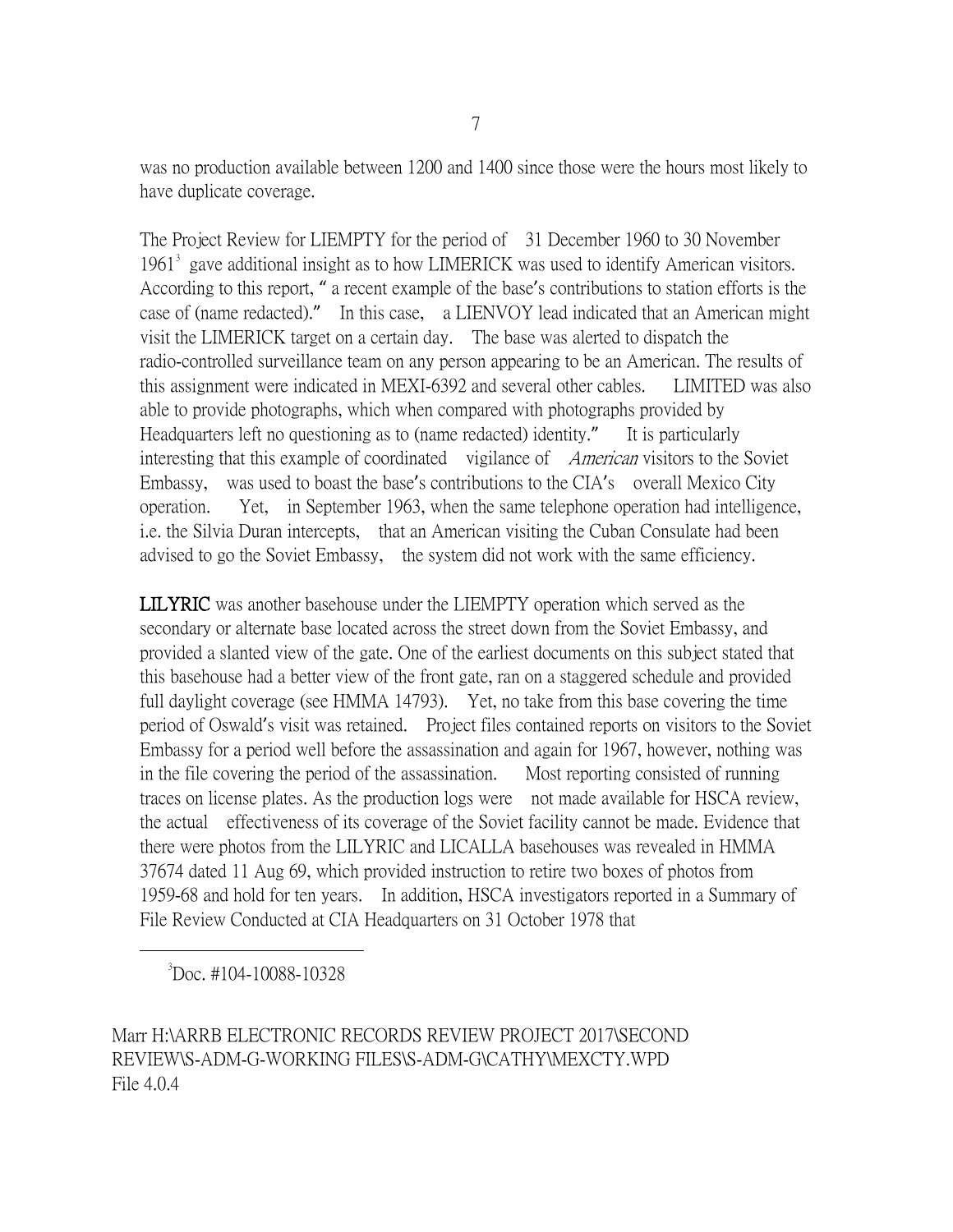"A thorough review of Agency files containing production from the LILYRIC photographic surveillance operation in Mexico City reveals the existence of no LILYRIC logs or production earlier than 3 April 1967. It appears that earlier photographs may have been destroyed in a purge of Mexico City Station files..."<sup>[4](#page-7-0)</sup>

LICALLA This was the third basehouse under LIEMPTY which was located on the south side of the Soviet compound and overlooked the garden or "backyard" of the embassy. This basehouse was used to gain access to the inside of the target. Very little information of interest was available covering the time frame of interest. Most information pertaining to LICALLA can be found the LIEMPTY Progress Reports.

#### III. Electronic Surveillance of Telephones at Soviet and Cuban Compounds

Two major telephone operations targeted the Soviet and Cuban installations were LIFEAT and LIENVOY. The project files revealed that all phone calls believed to be related to the Oswald story were picked up by LIENVOY.

The Review Board sought to determine whether there were additional surveillance operations targeting the Soviet and Cuban diplomatic compounds during the 1963-64 timeframe. Several documents in the collection suggest that in addition to telephone tapping, the CIA had additional audio surveillance aimed against the Cuban Embassy. For example, doc. no. 104-10079-10289 mentioned a bugging operation. The Review Board requested CIA to provide clarification and specific dates. In response, CIA provided documentation that appeared to verify that such bugging operations were not in place at the time of Oswald's visit.

While CIA reportedly did not retain the tapes containing Oswald's telephone calls nor the calls placed by Silvia Tirado de Duran between the Cuban and Soviet embassies, during the Review Board's tenure, CIA did locate an additional 185 reels of tape covering the period of 22 November to 13 December 1963. These tapes were retained by the Mexico City Station in response to DIR-88680 dated 13 Dec 63, instructing "not to erase tapes made between 22 November and present."

<span id="page-7-0"></span> $\overline{4}$ HSCA 180-10143-10144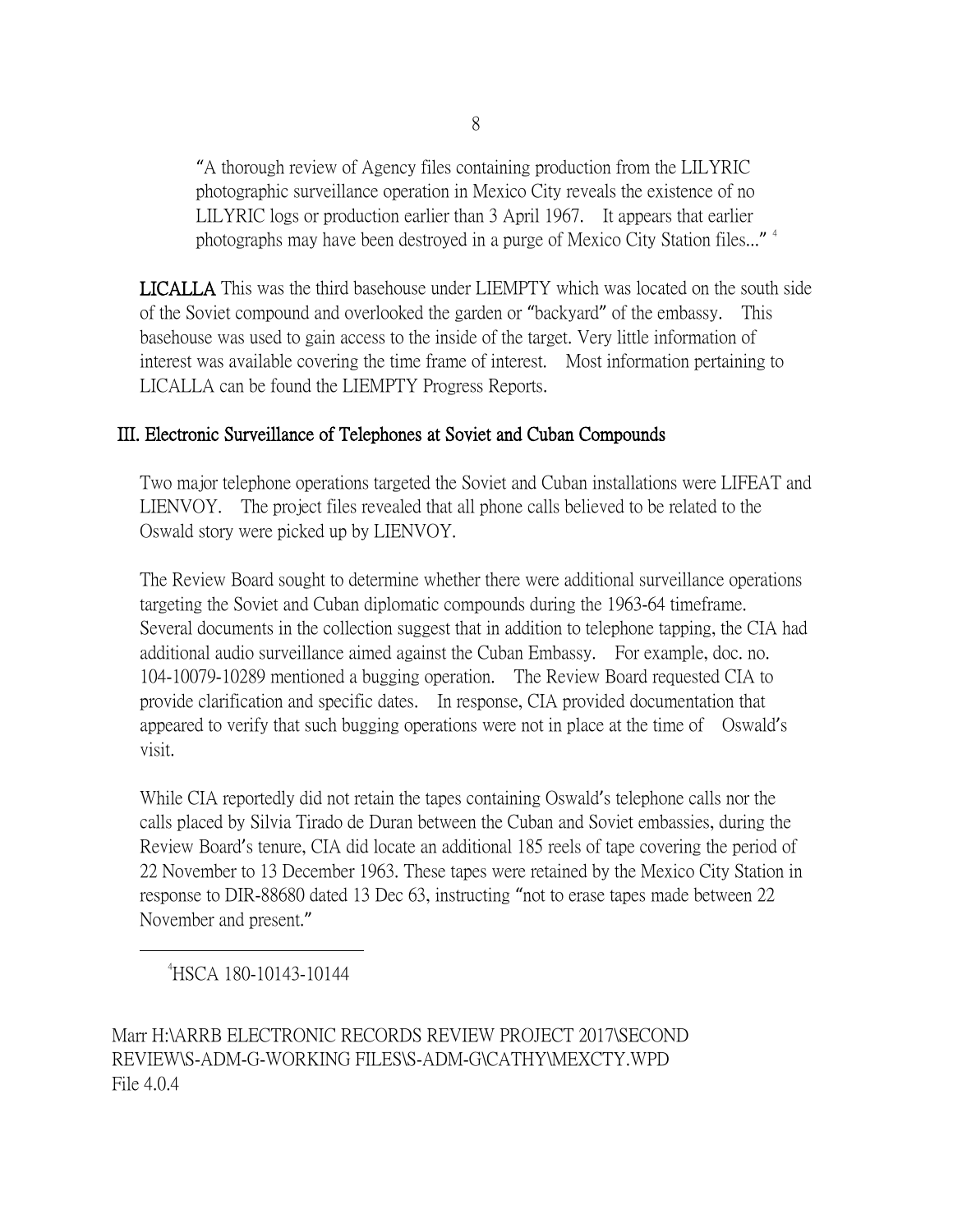They contain information obtained from telephone taps on certain offices of the Cuban and Soviet embassies in Mexico City, and are conversations primarily in Spanish and Russian. According to the CIA, the pertinent assassination-related conversations recorded on these tapes had already been transcribed by CIA and are in the JFK Collection. However, because these tapes represent a unique type of record; cover a period of time when the assassination of President Kennedy was a major news story around the world; and could contain additional conversations relating to the assassination; the Review Board declared them assassination records.

CIA will send copies of these tapes to the JFK collection, after the tapes have been converted from the original reel-to-reel format to cassette is attached. The documentation accompanying the tapes indicates the point of origin (either the Soviet or Cuban embassies), the date of the calls, and in some cases the line number that was intercepted (not telephone number.) Some of these tapes were marked "Cubana" which probably refers to phone calls pertaining to the calls to Cubana airlines. A list of the tapes that the Review Board designated to be processed is attached at the end of this document.

## **Conclusions**

- The CIA did not produce additional records for the Review Board to review; all project files had already existed in the microfilm collection.
- While the HSCA was apparently given access to these files, it was apparent in some of the sign-out sheets that they did not review all of the records that were available; the microfilm collection contained much more of this type of material than did the sequestered collection. The Review Board was able to examine all of the project files to determine which should be processed a assassination records.
- The Review Board identified additional assassination records from the existing collection; much of these records had previously been designated as NBRs by the CIA.
- The Review Board determined all copies of the photographic "take" from 1963 to be relevant to the assassination because it enhances the understanding of the nature and scope of CIA's technical operations during the time period of interest; enables the public to be able to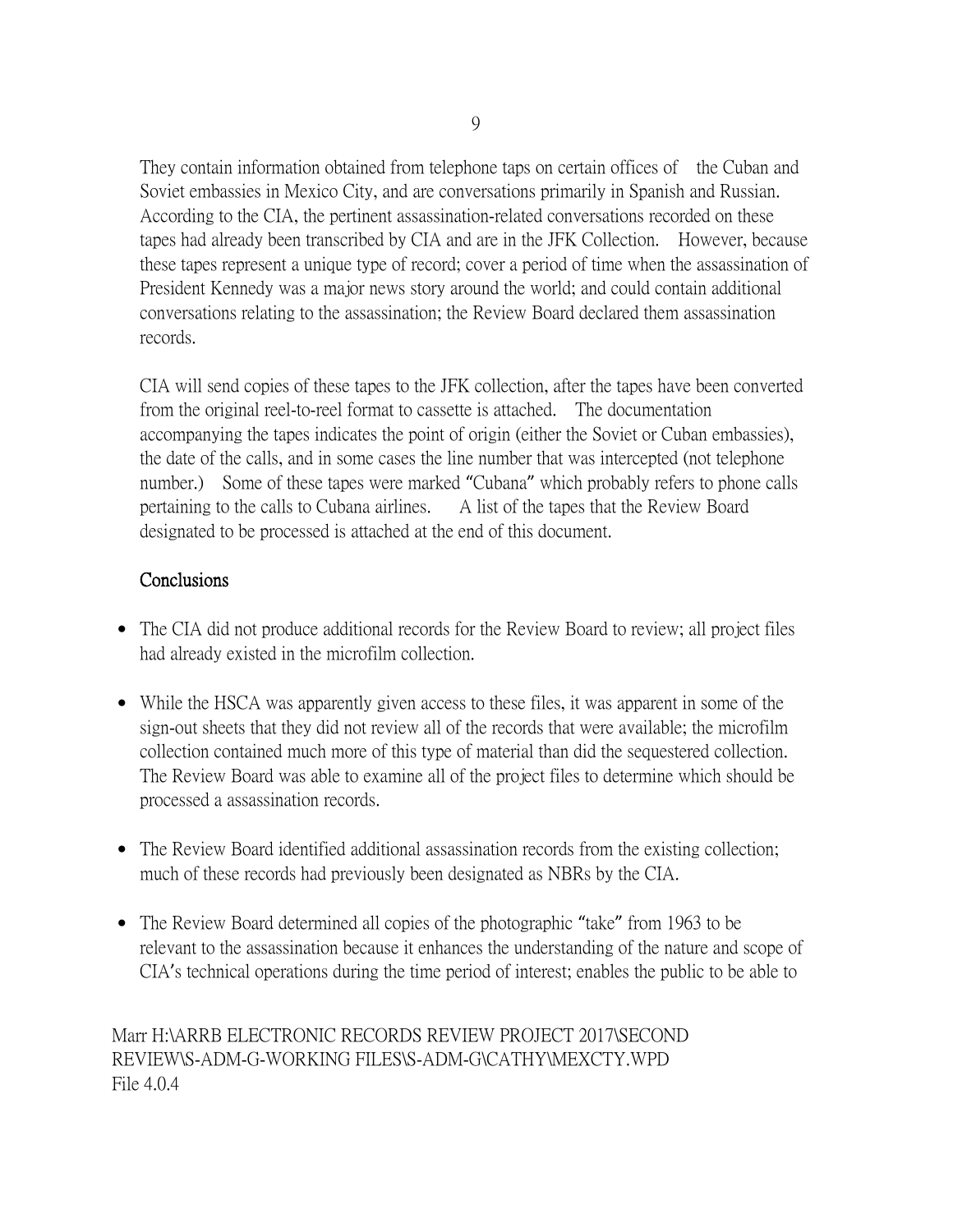see whether or not there was a picture of Oswald; and establishes a frame of reference or modus operandi.

• CIA located actual audio tapes from the Mexico City Station's technical surveillance of certain telephone lines of the Soviet and Cuban embassies/consulates. The tapes cover the period commencing November 22, when the station received instructions from Headquarters to suspend its usual practice of erasing and re-using tapes. Although CIA asserted that the relevant conversations had already been transcribed and sent to the JFK Collection, a sampling of these tapes by contemporary CIA linguists did detect additional conversations of interest. These tapes will be processed and made available to the public in the JFK Collection. Because of the additional resources required for processing these foreign language tapes, the Review Board understands that CIA will not have these tapes ready for the JFK Collection at NARA before the Review Board expires on September 30. The CIA will, however, send these tapes to the Collection in due course.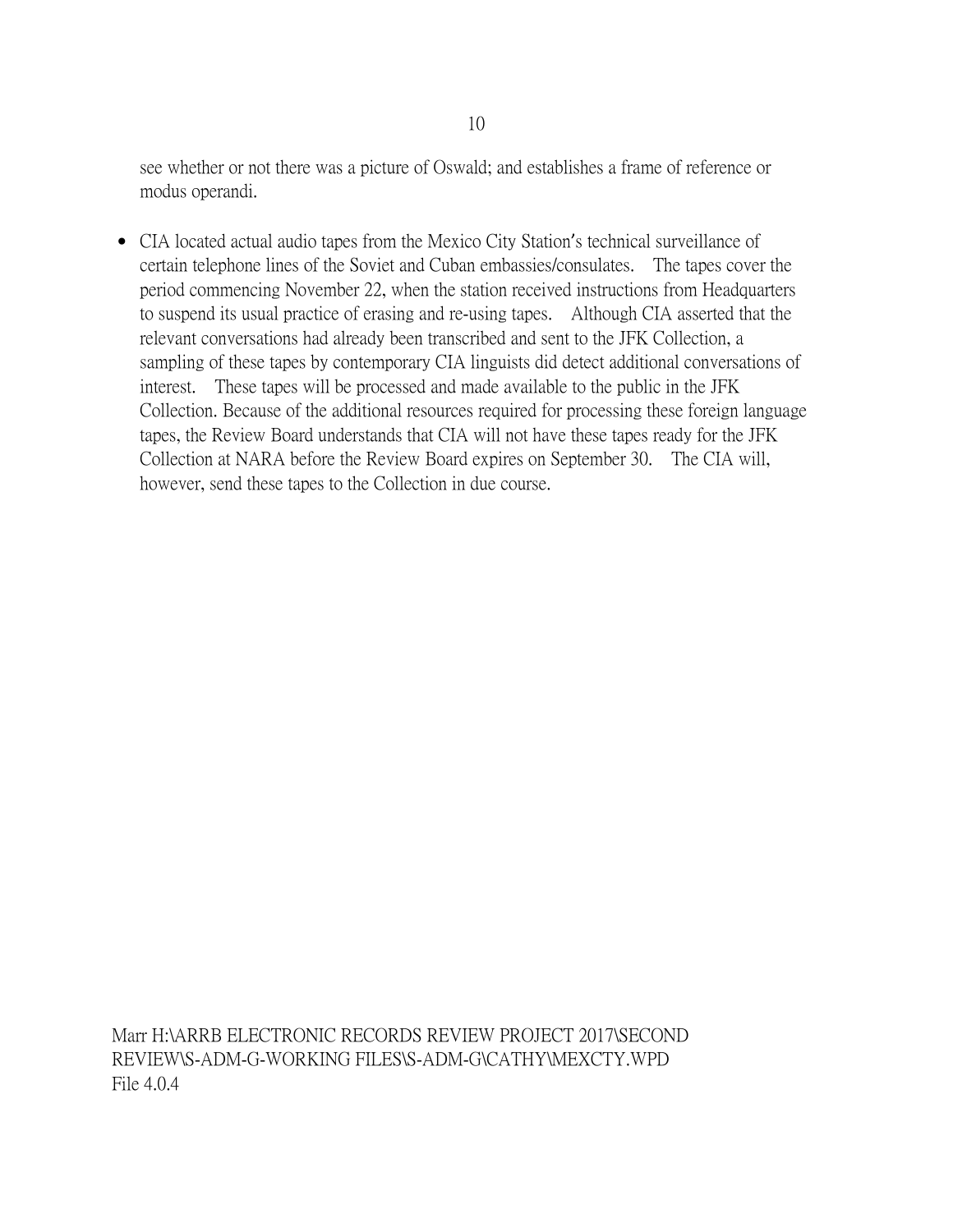#### CIA AudioTapes to be processed for the JFK Collection

The following table identifies the tapes from CIA's telephone surveillance of the Cuban and Soviet Embassies. This table was compiled from the log sheets accompanying the boxes of tapes, and accounts for a total of 174 tapes. A subsequent manual count of the tapes came up with 185 as a total.

| Location | Source           | Date of<br>Calls | Reel or line Number     | Number of<br>Tapes |
|----------|------------------|------------------|-------------------------|--------------------|
| Box 1    | Russian Emb.     | 22 Nov 63        | reel #24, 51            | $\overline{2}$     |
|          | $\boldsymbol{u}$ | 23 Nov 63        | reel #9,52              | $\overline{2}$     |
|          | $\boldsymbol{u}$ | 24 Nov 63        | reel #10, 52            | $\overline{2}$     |
|          | $\boldsymbol{u}$ | 25 Nov 63        | reel # 25, 53, 54       | 3                  |
|          | $\boldsymbol{u}$ | 26 Nov 63        | reel #26,55             | $\overline{2}$     |
|          | $\boldsymbol{u}$ | 27 Nov 63        | reel #27                | $\mathbf{1}$       |
|          | $\boldsymbol{u}$ | 28 Nov 63        | reel #12, 56, 57        | 3                  |
|          | $\boldsymbol{u}$ | 29 Nov 63        | reel #13, 28, 58        | 3                  |
|          | $\boldsymbol{u}$ | 1 Dec 63         | (Did not record reel #) | $\mathbf{1}$       |
|          | $\boldsymbol{u}$ | 2 Dec 63         | $\boldsymbol{u}$        | 1                  |
|          | $\boldsymbol{u}$ | 3 Dec 63         | $\boldsymbol{u}$        | 1                  |
|          | $\boldsymbol{u}$ | 4 Dec 63         | $\boldsymbol{u}$        | 1                  |
|          | $\mathbf{u}$     | 6 Dec 63         | $\boldsymbol{u}$        | $\mathbf{1}$       |
|          | $\mathbf{u}$     | 8 Dec 63         | $\boldsymbol{u}$        | 1                  |
|          | $\boldsymbol{u}$ |                  | $\boldsymbol{u}$        |                    |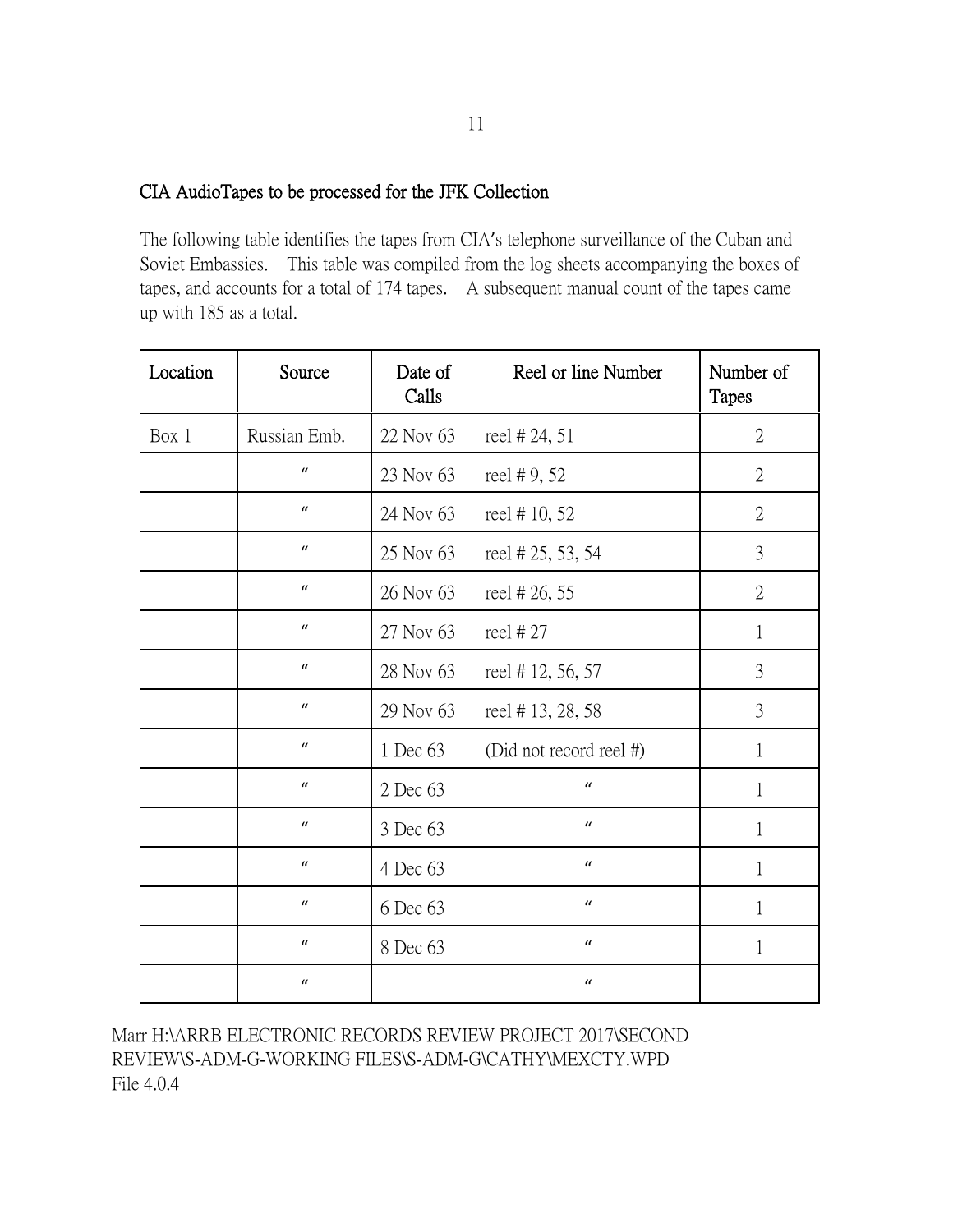|          |                  | 9 Dec 63         |                              | $\mathbf{1}$              |
|----------|------------------|------------------|------------------------------|---------------------------|
|          | $\boldsymbol{u}$ | 10 Dec 63        | $\boldsymbol{u}$             | 1                         |
|          | $\boldsymbol{u}$ | 11 Dec 63        | $\boldsymbol{u}$             | 1                         |
|          | $\boldsymbol{u}$ | 12 Dec 63        | $\boldsymbol{u}$             | $\mathbf 1$               |
| Location | Source           | Date of<br>Calls | Reel or line Number          | Number of<br><b>Tapes</b> |
| Box 1    | Russian Emb.     | 13 Dec 63        | Did not record reel #        | $\mathbf{1}$              |
|          | Cuban Emb.       | 12 Dec 63        | reel #83, 84, 85             | 3                         |
|          | $\boldsymbol{u}$ | 13 Dec 63        | reel# 86, 87, 88, 89, 90, 91 | 6                         |
| Box 2    | Russian Emb.     | 8 Dec 63         | reel #215                    | $\mathbf{1}$              |
|          | $\boldsymbol{u}$ | 9 Dec 63         | reel # 216, 217              | $\overline{2}$            |
|          | $\boldsymbol{u}$ | 10 Dec 63        | reel # 218, 219              | $\overline{2}$            |
|          | $\boldsymbol{u}$ | 11 Dec 63        | reel # 220, 221              | $\overline{2}$            |
|          | $\boldsymbol{u}$ | 12 Dec 63        | reel #222                    | 1                         |
|          | $\boldsymbol{u}$ | 13 Dec 63        | reel #223                    | $\mathbf{1}$              |
|          | $\boldsymbol{u}$ | 14 Dec 63        | reel #224                    | 1                         |
|          | $\boldsymbol{u}$ | 15 Dec 63        | reel #225                    | 1                         |
|          | $\boldsymbol{u}$ | 27 Jan 64        | reel #259                    |                           |
| Box 2    | "Cubana"         | 2 Dec 63         | reel #31, 32, 33             | 3                         |
|          |                  | 3 Dec 63         | reel #34                     | $\mathbf{1}$              |
|          | "Special         | 14 Feb 64        | reel #334                    | $\mathbf{1}$              |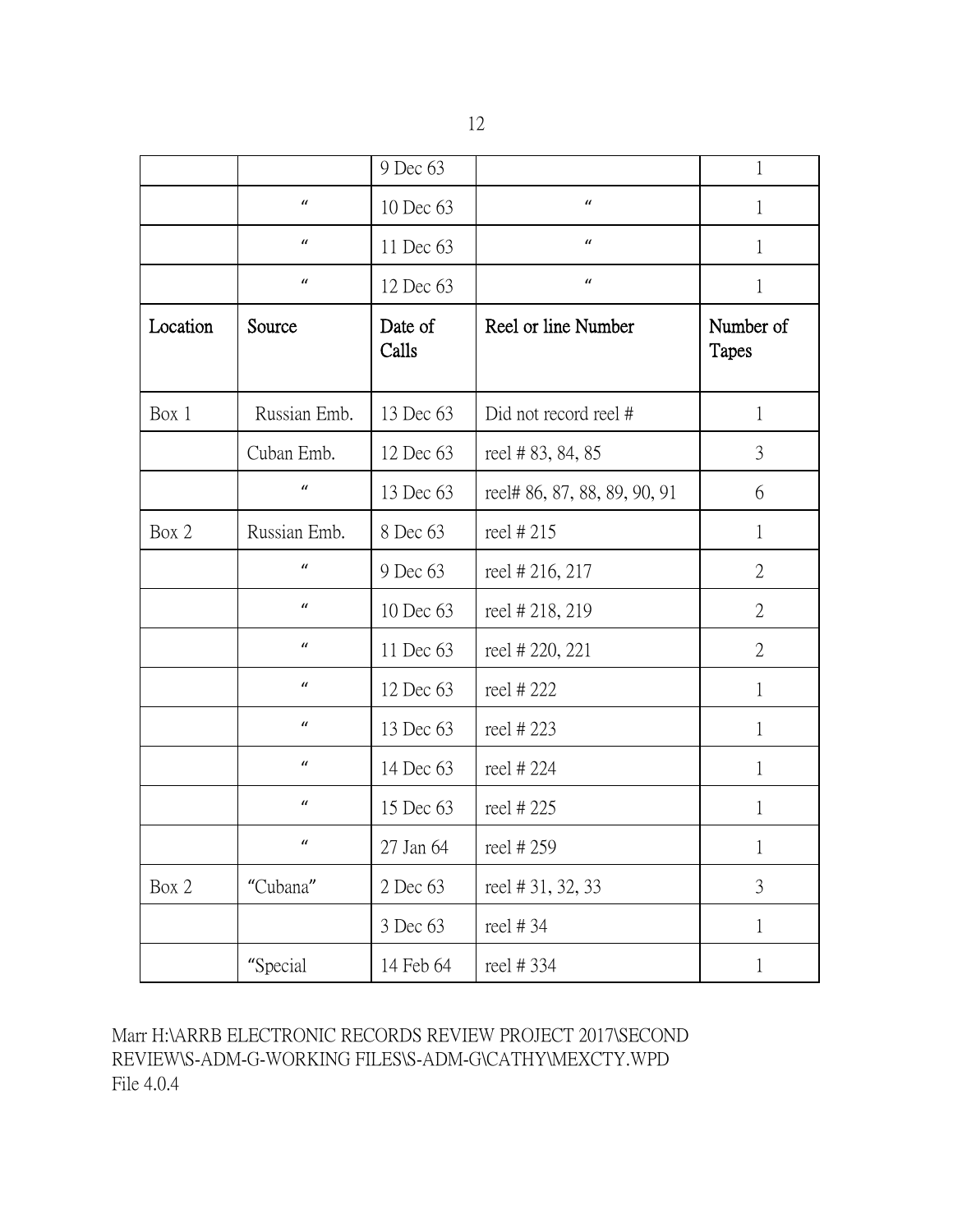|          | Cubana"                    |                  |                     |                    |
|----------|----------------------------|------------------|---------------------|--------------------|
| Location | Source                     | Date of<br>Calls | Reel or line Number | Number of<br>Tapes |
| Box 3    | "Cubana"                   | 22 Nov 63        | line 11             | $\overline{2}$     |
|          | $\boldsymbol{u}$           | 22 Nov 63        | line 13             | $\mathbf{1}$       |
|          | $\boldsymbol{u}$           | 22 Nov 63        | line 24             | $\overline{2}$     |
|          | $\boldsymbol{u}$           | 22 Nov 63        | line 30             | $\overline{2}$     |
|          | $\boldsymbol{u}$           | 23 Nov 63        | line 30             | $\overline{2}$     |
|          | $\boldsymbol{u}$           | 24 Nov 63        | line 11             | $\mathbf{1}$       |
|          | $\boldsymbol{u}$           | 24 Nov 63        | line 30             | $\mathbf{1}$       |
|          | $\boldsymbol{u}$           | 25 Nov 63        | line 11             | $\mathbf{1}$       |
|          | $\boldsymbol{u}$           | 25 Nov 63        | line 24             | $\mathbf{1}$       |
|          | $\boldsymbol{u}$           | 25 Nov 63        | line 30             | $\mathbf{1}$       |
|          | $\boldsymbol{u}$           | 26 Nov 63        | line 36             | $\mathbf{1}$       |
|          | $\boldsymbol{u}$           | 25 Nov 63        | Unnumbered          | 1                  |
|          | $\boldsymbol{u}$           | 26 Nov 63        | $\boldsymbol{u}$    | $\overline{7}$     |
|          | $\boldsymbol{u}$           | 27 Nov 63        | $\boldsymbol{u}$    | 6                  |
|          | $\boldsymbol{u}$           | 28 Nov 63        | $\boldsymbol{u}$    | 5                  |
|          | $\boldsymbol{\mathcal{U}}$ | 29 Nov 63        | $\boldsymbol{u}$    | 5                  |
|          | $\boldsymbol{u}$           | 1 Dec 63         | $\boldsymbol{u}$    | $\mathfrak{Z}$     |
|          | $\boldsymbol{u}$           | 2 Dec 63         | $\boldsymbol{u}$    | $\sqrt{2}$         |
|          | $\boldsymbol{u}$           | 10 Dec 63        | $\boldsymbol{u}$    | 10                 |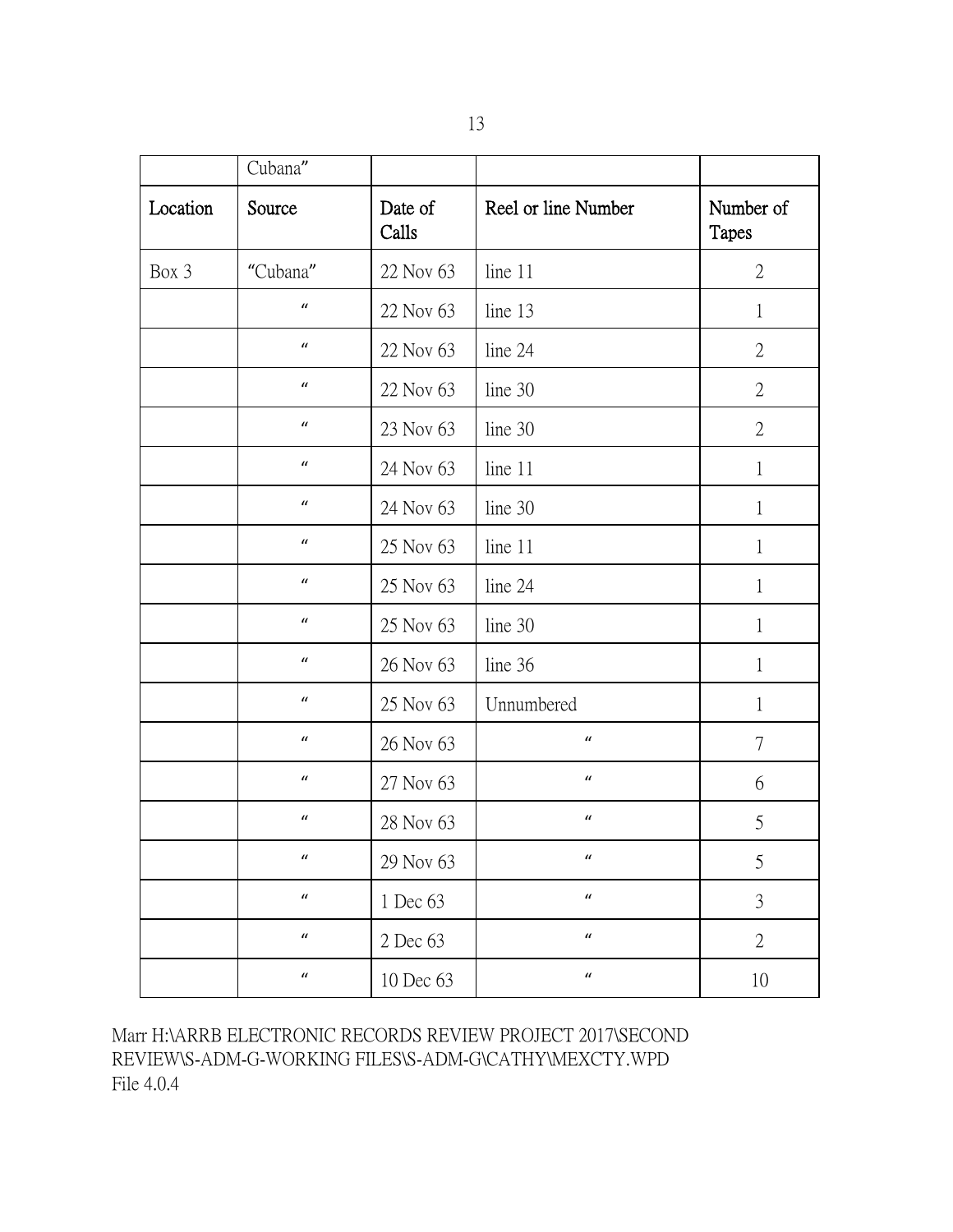| Location | Source           | Date of<br>Calls | Reel or line Number    | Number of<br><b>Tapes</b> |
|----------|------------------|------------------|------------------------|---------------------------|
| Box 4    | "Cubana"         | 3 Dec 63         | 35, 36, 37, 38, 39, 40 | 6                         |
|          | $\boldsymbol{u}$ | 4 Dec 63         | 41, 42, 43, 44         | $\overline{4}$            |
|          | $\boldsymbol{u}$ | 5 Dec 63         | 45, 46, 47, 48, 49     | 5                         |
|          | $\boldsymbol{u}$ | 6 Dec 63         | 50, 51, 55, 56, 57, 58 | 6                         |
|          | $\boldsymbol{u}$ | 7 Dec 63         | 52, 53, 54             | 3                         |
|          | $\boldsymbol{u}$ | 8 Dec 63         | 59,60                  | $\overline{2}$            |
|          | $\boldsymbol{u}$ | 9 Dec 63         | 61, 62, 63, 64, 65, 66 | 6                         |
|          | $\boldsymbol{u}$ | 10 Dec 63        | 67, 68, 69, 70, 71     | 5                         |
|          | $\boldsymbol{u}$ | 11 Dec 63        | 72, 73, 74, 76, 77, 78 | 6                         |
|          | $\boldsymbol{u}$ | 12 Dec 63        | 79, 80, 82             | $\mathfrak{Z}$            |
| Box 5    | Russian Emb.     | 22 Nov 63        | reel #196, 155         | $\overline{2}$            |
|          | $\boldsymbol{u}$ | 23 Nov 63        | reel #197, 198         | $\overline{2}$            |
|          | $\boldsymbol{u}$ | 24 Nov 63        | reel #199, 200         | $\overline{2}$            |
|          | $\boldsymbol{u}$ | 25 Nov 63        | reel # 201, 202        | $\mathfrak{2}$            |
|          | $\boldsymbol{u}$ | 26 Nov 63        | reel #203              | 1                         |
|          | $\boldsymbol{u}$ | 27 Nov 63        | reel # 204             | 1                         |
|          | $\boldsymbol{u}$ | 28 Nov 63        | reel #205              | 1                         |
|          | $\boldsymbol{u}$ | 30 Nov 63        | reel #207              | 1                         |
|          | $\boldsymbol{u}$ | 1 Dec 63         | Did not record reel #  | $\mathbf{1}$              |
|          |                  |                  |                        |                           |